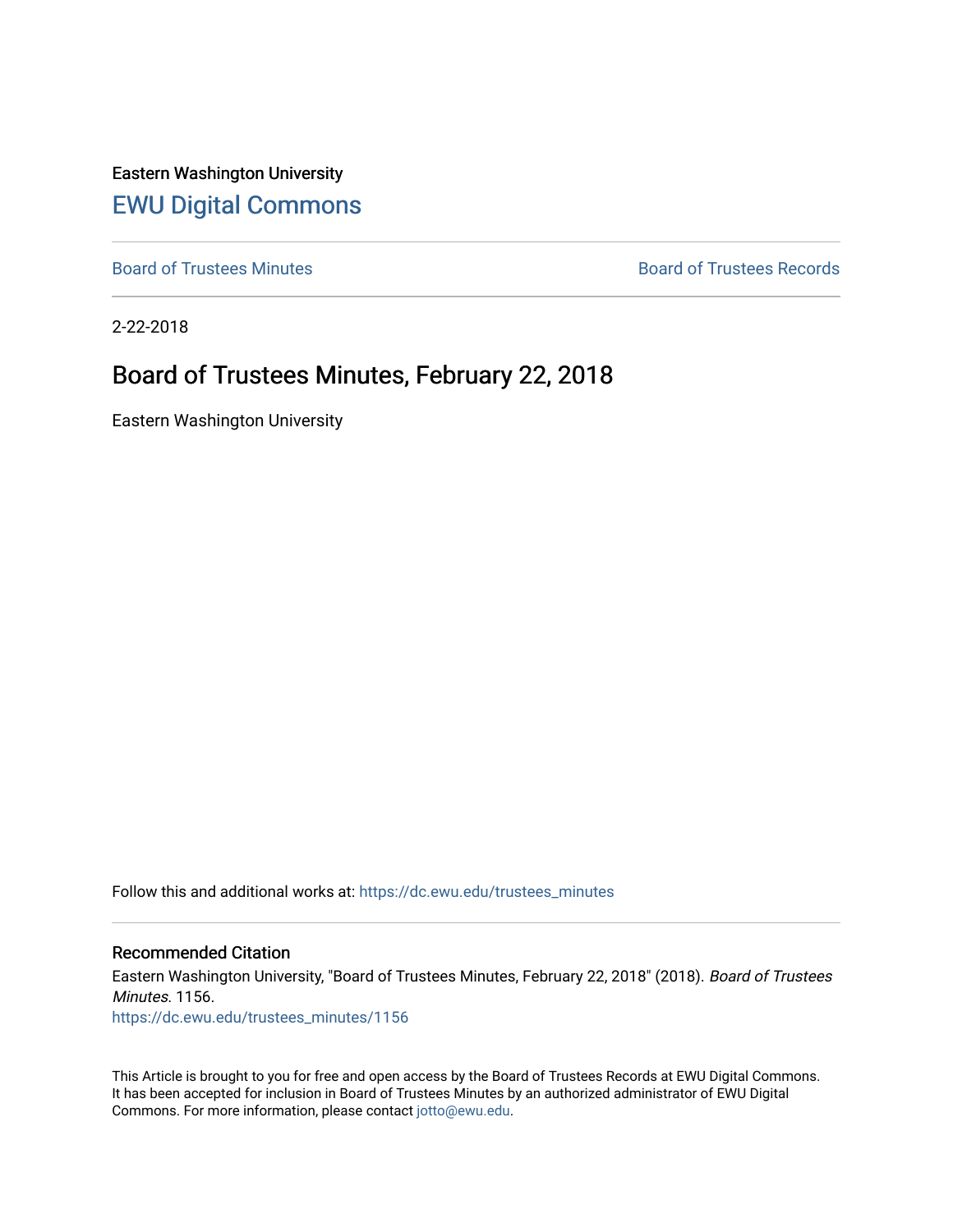

# **BOARD OF TRUSTEES Regular Meeting Agenda**

#### **February 22-23, 2018**

Note: all times are approximate Committee of the Whole ~ February 23 – 8:30 a.m. – Cheney, TAW 215 B&C Executive Session ~ February  $23 - 8:00$  am and  $11:30$  a.m. – Cheney, TAW 215 A Regular Meeting ~ February 23 – 1:00 p.m. – Cheney, TAW 215 B&C

### **Thursday, February 22, 2018**

**Work Session –** Hargreaves 223

| $3:00-3:05$   | <b>Student Spotlight</b>                                   | <b>Student Trustee Leah Nemeth</b>                                  |
|---------------|------------------------------------------------------------|---------------------------------------------------------------------|
| $3:05-4:15$   | Strategic Plan - Core Themes & Mission<br><b>Statement</b> | Dr. Scott Gordon<br><b>Core Themes/Mission</b><br>Dr. Mary Cullinan |
| $4:15-5:00$   | <b>Investment History &amp; Process</b>                    | Toni Habegger<br>Mary Voves<br><b>Trustee Jim Murphy</b>            |
| $5:00 - 5:30$ | Reception – Hargreaves 201                                 | All                                                                 |
| $5:30-7:00$   | Dinner – Hargreaves 223                                    | <b>BOT</b><br><b>Faculty Senate Executive Committee</b>             |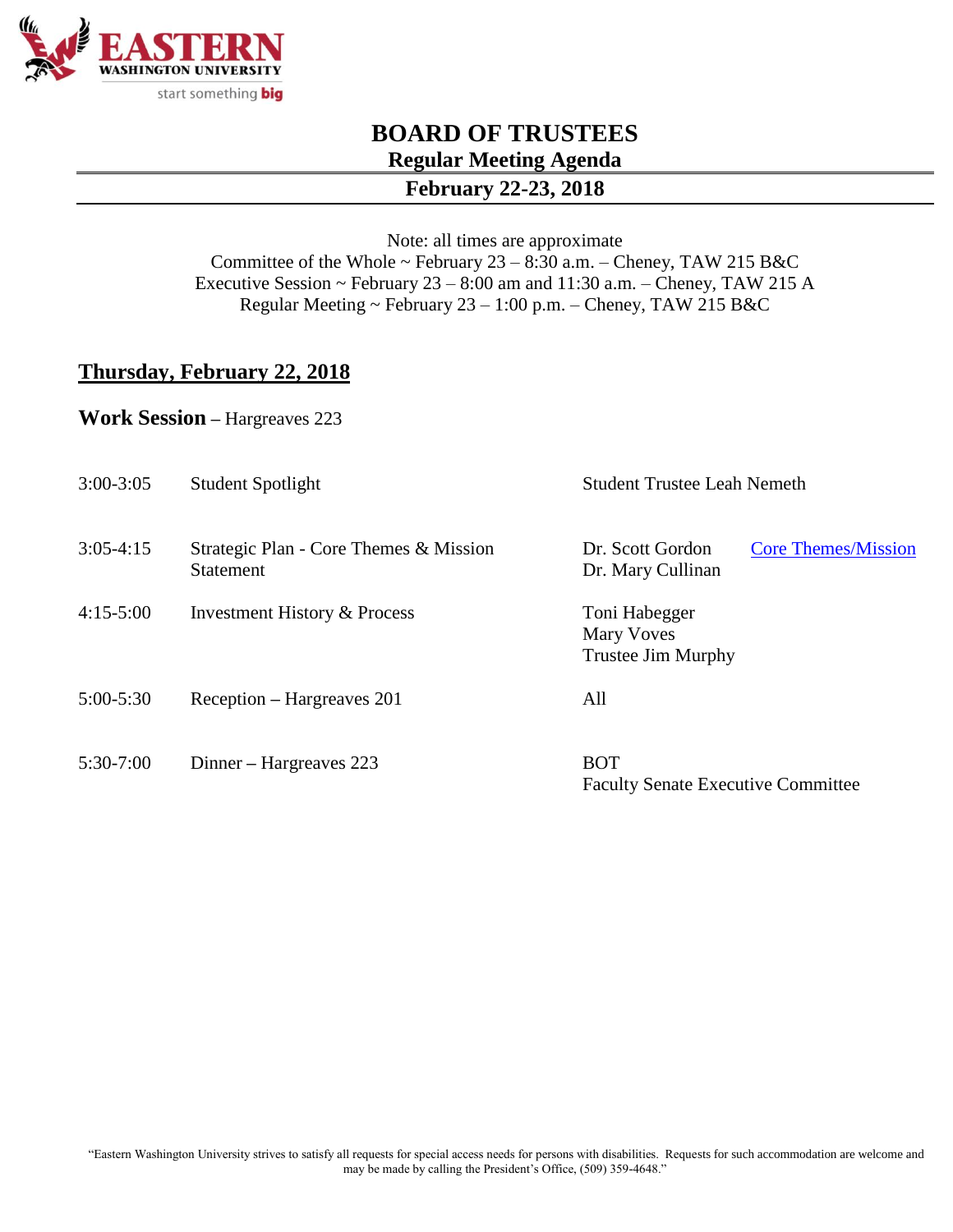

# **Friday, February 23, 2018**

## 8:00-8:30 **Executive Session** (Tawanka 215 A)

#### **Committee of the Whole** (Tawanka 215 B&C)

| 8:30-8:35     | Call to Order & Quorum                                                                                                                                                                                                                                                                                         | Chair Uriel Iñiguez                               |                          |
|---------------|----------------------------------------------------------------------------------------------------------------------------------------------------------------------------------------------------------------------------------------------------------------------------------------------------------------|---------------------------------------------------|--------------------------|
| $8:35-8:45$   | <b>Foundation Update</b>                                                                                                                                                                                                                                                                                       | Angela Jones<br><b>Mike Ekins</b>                 |                          |
| $8:45-8:55$   | Legislative Updates                                                                                                                                                                                                                                                                                            | David Buri                                        |                          |
| 8:55-9:25     | <b>STEM Facilities (Avista and Science Building)</b>                                                                                                                                                                                                                                                           | <b>Mary Voves</b><br>Scott Gordon<br>David Bowman |                          |
| $9:25-9:45$   | College Spotlight – College of Arts, Letters<br>and Education (CALE)                                                                                                                                                                                                                                           | Dr. Roy Sonnema                                   | <b>CALE Presentation</b> |
| $9:45-10:00$  | <b>Break</b>                                                                                                                                                                                                                                                                                                   |                                                   |                          |
| 10:00-10:40   | <b>Annual Financial Review</b>                                                                                                                                                                                                                                                                                 | Toni Habegger                                     | <b>Financial Review</b>  |
| 10:40-11:00   | <b>Annual Debt Compliance Report</b>                                                                                                                                                                                                                                                                           | Toni Habegger<br>Susan Musselman                  | <b>Debt Compliance</b>   |
| 11:00-11:15   | <b>Early Head Start</b>                                                                                                                                                                                                                                                                                        | Carolyn Sola                                      | <b>Early Head Start</b>  |
| $11:15-11:30$ | Policies                                                                                                                                                                                                                                                                                                       | Joe Fuxa<br>Annika Scharosch                      | <b>Policies</b>          |
|               | EWU 204-04 - Naming University Facilities<br>$\bullet$<br>EWU 402-01 - Discrimination, Sexual Harassment & Sexual & Interpersonal Violence<br>EWU 403-05 – Leave Related to Domestic Violence, Sexual Assault and Stalking<br>$\bullet$<br>EWU 406-01 - Exempt Employment<br>EWU 407-01 - Temporary Employment |                                                   |                          |

- *WAC 172-137 – Use of University Facilities*
- *WAC 172-138 – Use of Outdoor Areas for First Amendment Activities*

11:30-1:00 **Executive Session (**Tawanka 215 A) May be held for purposes authorized in

RCW 42.30.110 and/or RCW 42.30.140

"Eastern Washington University strives to satisfy all requests for special access needs for persons with disabilities. Requests for such accommodation are welcome and may be made by calling the President's Office, (509) 359-4648."